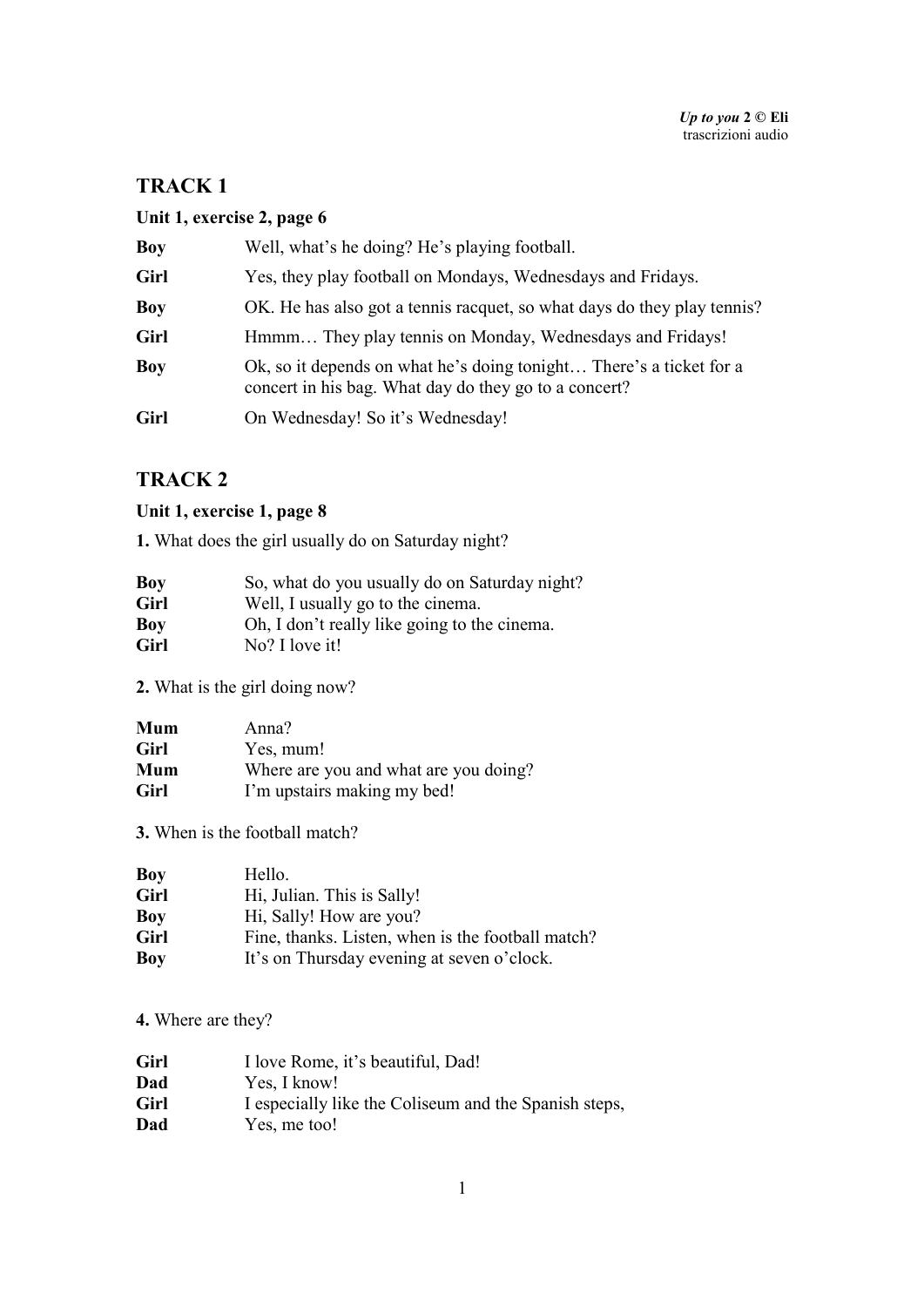**5.** What is Caroline wearing?

| Mum  | Oh, you look lovely, Caroline!            |
|------|-------------------------------------------|
| Girl | Thank you, Mum!                           |
| Mum  | I really like the brown shirt.            |
| Girl | Yes, it looks good with this denim jeans. |

**6.** How does Bill go to work?

| Woman | How do you go to work then, Bill?    |
|-------|--------------------------------------|
| Man   | I usually go by bike.                |
| Woman | Oh yes, me too. It's cheap and fast. |

## **TRACK 3**

# **Unit 1, exercise 3, page 11**

Say this sharply, say this sweetly, Say this shortly, say this softly.

# **TRACK 4**

## **Unit 2, exercise 1, page 12**

| Robin              | What was the question again?                                                                                                                                       |
|--------------------|--------------------------------------------------------------------------------------------------------------------------------------------------------------------|
| Jennie             | Which of these is not the title of a pop song? a) Early winter, b)<br>Summertime, c) Grand theft Autumn, or d) Spring rains?                                       |
| Robin              | Well, I know Early Winter was Gwen Stefani's song, and I think b) and c)<br>were songs too so                                                                      |
| Jennie             | SH! Let's put d) then! Right, next question.                                                                                                                       |
|                    | <b>Quiz master</b> Question two. Who was the first man on the moon? Was it a) Neil<br>Armstrong, b) Yuri Gagarin, c) Alan Shepard or d) Gus Grissom                |
| Robin              | I think it was Neil Armstrong, because Yuri Gagarin and Alan Shepard<br>were the first and second men in space and I don't know who Gus<br>Grissom was!            |
| Jennie             | I agree, it was definitively a).                                                                                                                                   |
| <b>Quiz master</b> | An English history question now. How many times was King Henry VIII<br>of England married? Was it a) three times, b) four times, c) five times or<br>d) six times. |
| Robin              | Our history lessons last term were about Henry VIII. Let me see, there<br>were                                                                                     |
| Jennie             | SHHHH! We don't want to help the other contestants!                                                                                                                |
| Robin              | Sorry! I think there were at least four wives. There were two Annes and<br>two Katherines.                                                                         |
| Jennie             | What was that rhyme about Henry's wives? Wasn't it something like<br>'divorced, beheaded, died, divorced, beheaded, survived'?                                     |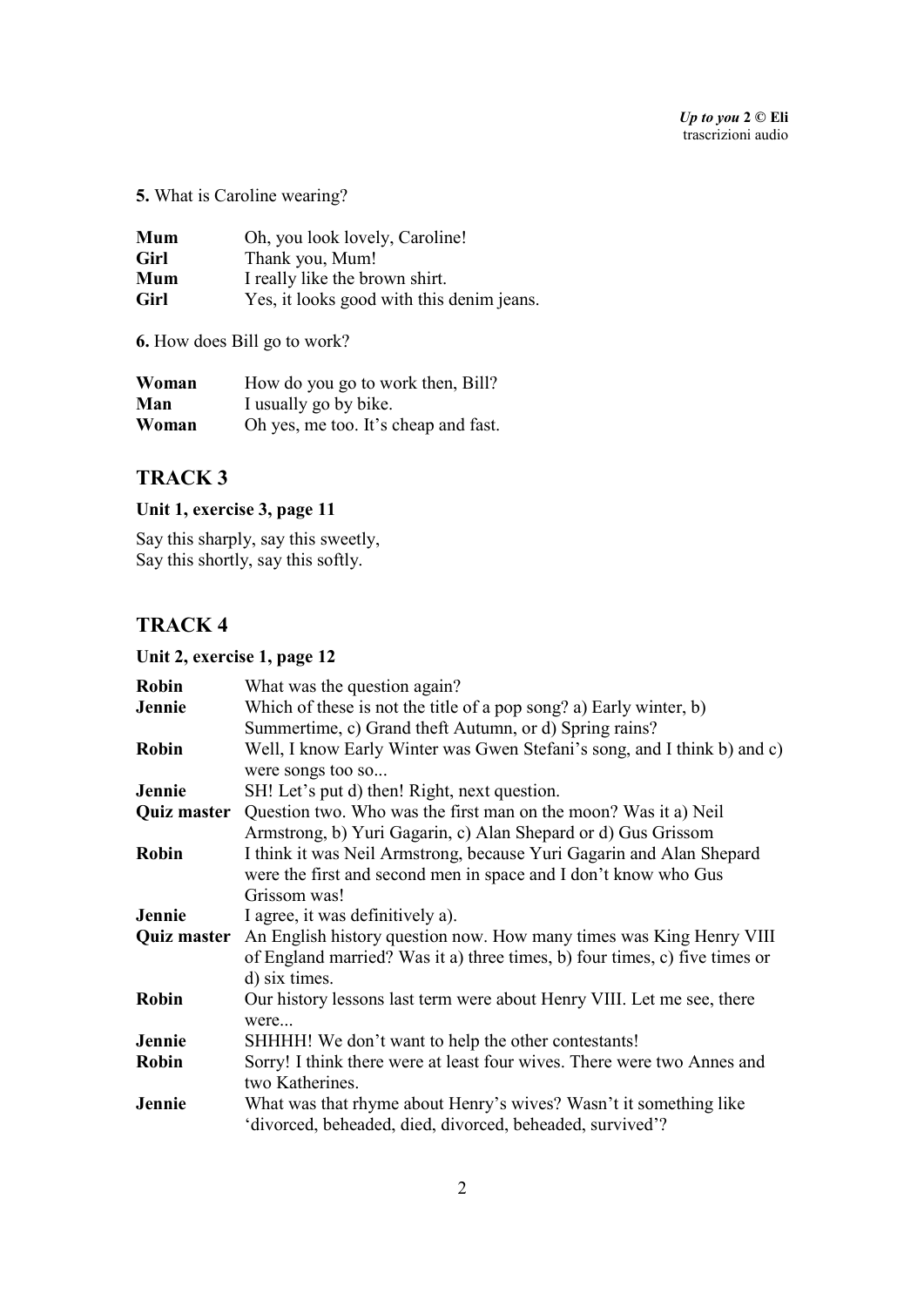#### *Up to you* **2 © Eli**  trascrizioni audio

| <b>Robin</b> | Oh yes! So that means there weren't four wives but six wives! |
|--------------|---------------------------------------------------------------|
| Jennie       | <b>SHHHH!</b>                                                 |

# **TRACK 5**

#### **Unit 2, exercise 4, page 13**

| Man          | That was the third time today!                                                                                           |
|--------------|--------------------------------------------------------------------------------------------------------------------------|
| Man<br>Woman | So, how was your daughter's eighteenth birthday party?<br>Oh, it was wonderful! She's planning her twenty-first already! |
| Boy<br>Girl  | When was the meeting again?<br>It's on the $26th$ of June.                                                               |
| Boy          | I'm really pleased! I was fourteenth in the race. I was only fifteenth last<br>time!                                     |
| Girl         | We were in Ireland from the twenty-fourth to the thirty first.                                                           |

# **TRACK 6**

#### **Unit 2, exercise 5, page 13**

Alfred Hitchcock was a film director born in London on 13 August, 1899.

Amerigo Vespucci was an explorer born in Florence Italy on 9 March 1454.

Florence Nightingale was a nurse in the Crimean war born in Florence, Italy on 12 May 1820.

Joan of Arc was a soldier and a leader born in France on January 6, 1412.

Leonardo da Vinci was an artist and inventor born near Vinci, Italy on April 15, 1452.

Marie Sklodowska Curie was a scientist born in Poland on 7 November 1867.

Nelson Rolihlahla Mandela was a president and a politician born in South African on 18 July 1918.

Rosa Louise McCauley Parks was an African American activist born in the USA on 4 February 1913

## **TRACK 7**

#### **Unit 2, exercise 1, page 14**

Girl Were you at the party yesterday?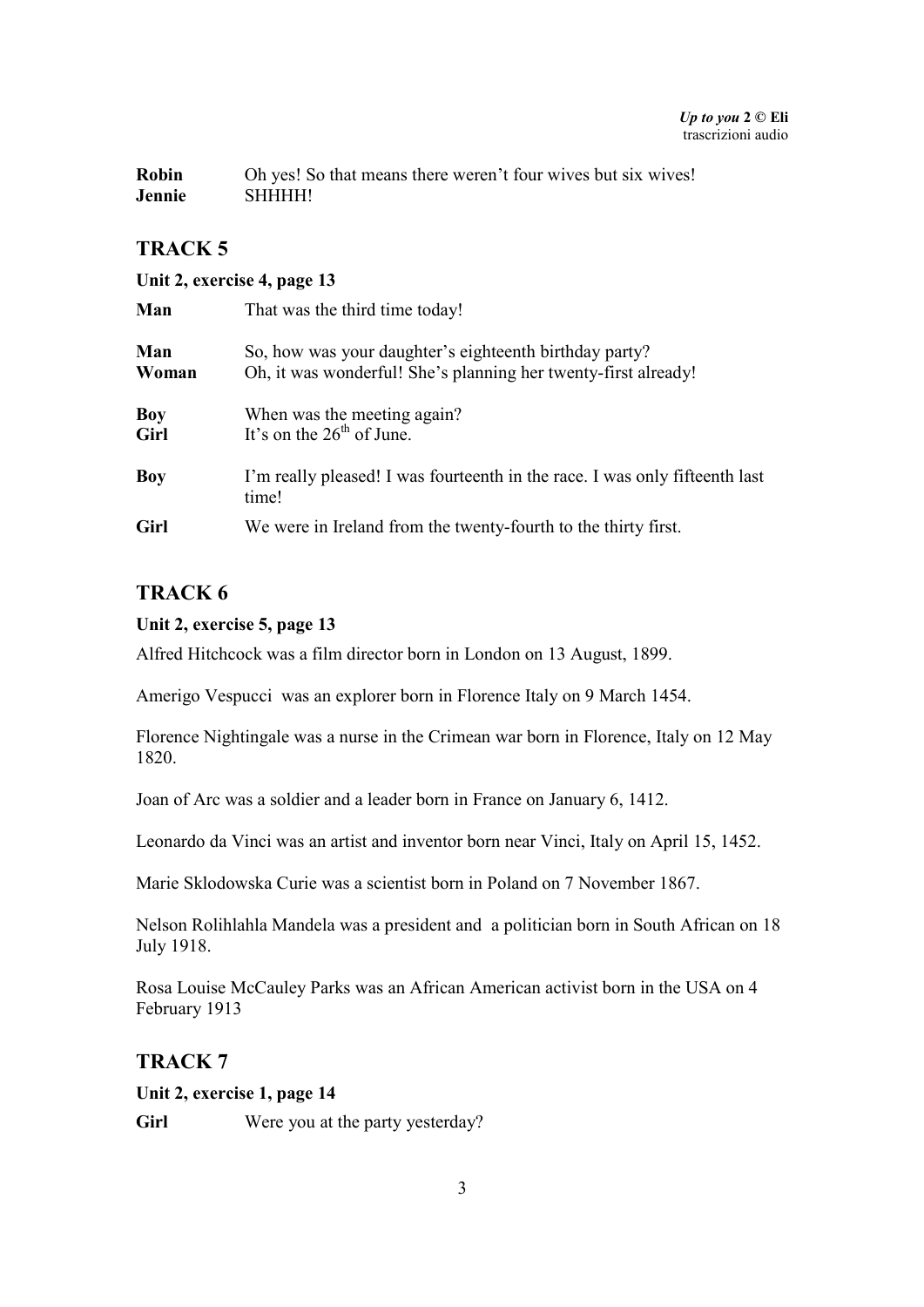| <b>Boy</b> | Yes, I was.                                                           |
|------------|-----------------------------------------------------------------------|
| Girl       | Was it good?                                                          |
| <b>Boy</b> | No, it wasn't really!                                                 |
| Girl       | Oh! Were there many people there?                                     |
| <b>Boy</b> | Yes, there were.                                                      |
| Girl       | Was there any music?                                                  |
| Boy        | Yes, there was a good DJ and there were lots of party decorations and |
|            | food.                                                                 |
| Girl       | So, why wasn't it a good party?                                       |
| Boy        | Because you weren't there!                                            |
|            |                                                                       |

**Unit 2, exercise 3, page 17** 

| <b>Boy</b> | When and where were you born?                                                                                 |
|------------|---------------------------------------------------------------------------------------------------------------|
| Man        | I was born on 7th May 1961 in Basingstoke, England.                                                           |
| <b>Boy</b> | What was the most exciting day when you were a child?                                                         |
| Man        | When was at Wembley stadium to see my favourite football team, West<br>Ham United, play in the F.A Cup final. |
| Boy        | When was that?                                                                                                |
| Man        | In May 1975, just after my fourteenth birthday.                                                               |
| <b>Boy</b> | Who were you with?                                                                                            |
| Man        | I was with your granddad and my friend David.                                                                 |
| <b>Boy</b> | Who was the other team and who was the winner?                                                                |
| Man        | It was Fulham but we were the winners!                                                                        |
| <b>Boy</b> | What was the atmosphere like?                                                                                 |
| Man        | There were a lot of people in the stadium. Everybody near me was very<br>happy and singing. It was great!     |

# **TRACK 9**

# **Unit 2, exercise 4, page 17**

The thirty-three thieves thought that they thrilled the throne throughout Thursday.

# **TRACK 10**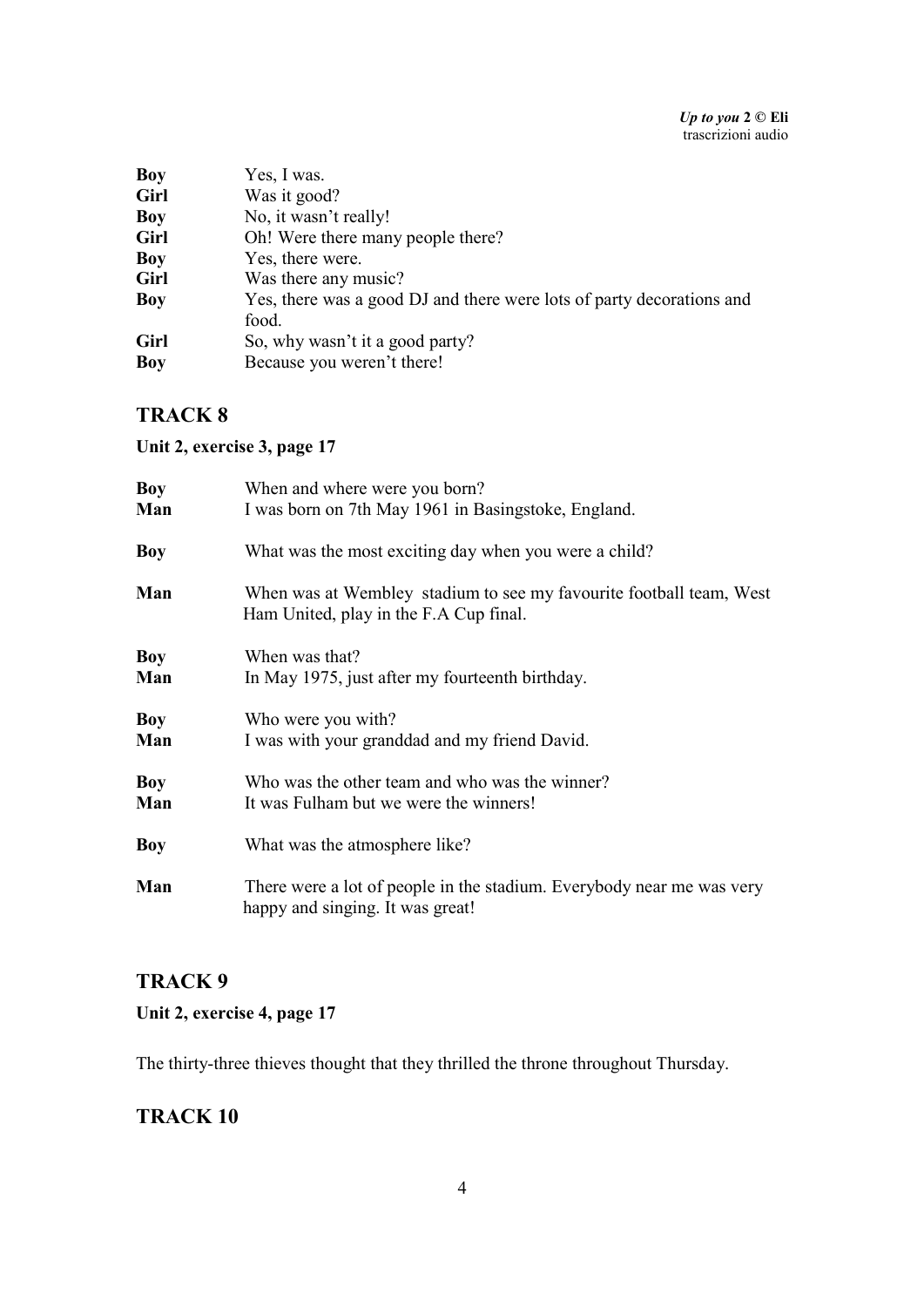#### **Unit 3, exercise 1, page 18**

Yesterday we visited Cork, a city in the south of Ireland. I liked it a lot - it was like Venice until the 1800's, but then they filled in the canals to make streets. The city centre is on an island, so we crossed a lot of bridges! We walked along St. Patrick Street, then we stopped in a bar and watched the shoppers passing by.

There is a Radio Museum in Cork with an exhibition about Guglielmo Marconi – we studied him at school. It is inside an old prison - I didn't like that part very much, but the museum was very interesting!

### **TRACK 11**

#### **Unit 3, exercise 4, page 19**

**/d/** like – liked play – played smile – smiled stop – stopped study – studied **/t/** ask – asked miss – missed switch- switched walk – walked watch – watched

**/id/**

chat – chatted decide – decided paint – painted rent – rented visit – visited

# **TRACK 12**

#### **Unit 3, exercise 5, page 21**

| Annette     | Hi, is that Jeff?                                                        |
|-------------|--------------------------------------------------------------------------|
| Jeff        | Hi, Annette! I tried to phone you last night!                            |
| Annette     | Last night? Oh, I was at a disco $-$ I danced all night!                 |
| Jeff        | Nice! Did you have a good time?                                          |
| Annette     | Yes I did — it was great! Berlin is great!                               |
| Jeff        | What did you do on your first night?                                     |
| Annette     | Oh, I stayed in, I was tired after the journey. I watched a film. But on |
|             | Saturday I visited the Berlin Zoo – there are some wonderful animals.    |
| <b>Jeff</b> | Berlin I liked Berlin when I visited Did you learn any German?           |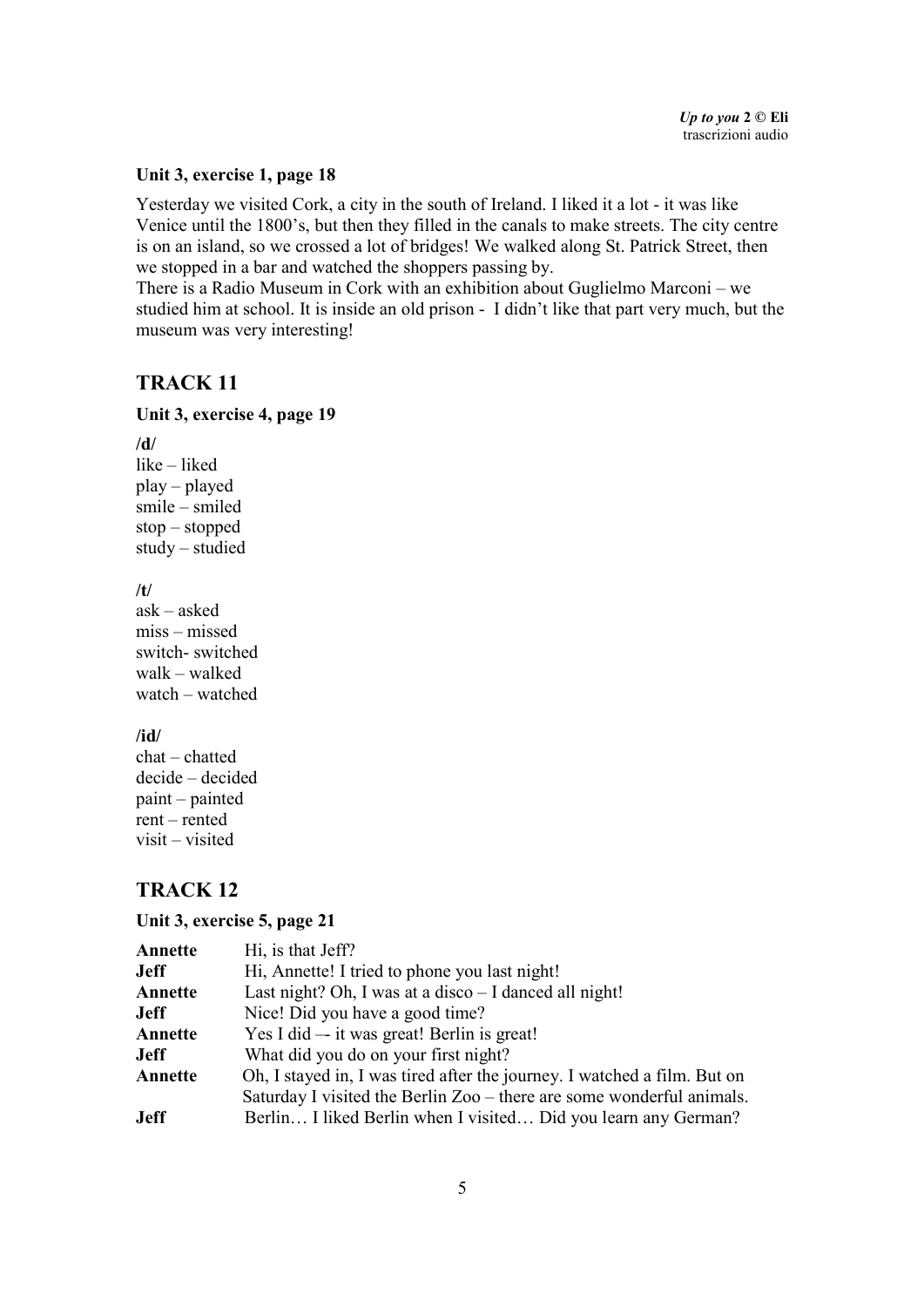**Annette** Mmm… No, I didn't.

## **TRACK 13**

#### **Unit 3, exercise 4, page 23**

Inventive inventors invented inventions.

# **TRACK 14**

# **Unit 4, exercise 5, page 25**

| Man<br>Woman | Excuse me, can you tell me the way to the station?<br>Yes. Go straight along North Street. Go across the roundabout and the<br>station is on your left.                                                                                                                       |
|--------------|-------------------------------------------------------------------------------------------------------------------------------------------------------------------------------------------------------------------------------------------------------------------------------|
| Woman<br>Man | Excuse me, can you tell me where the supermarket is?<br>The supermarket? OK. Turn right into High street. Then turn right again<br>over the bridge. The supermarket is opposite you.                                                                                          |
| Girl<br>Boy  | Excuse me, is this the right way for the school?<br>Pewsey Vale School? Yes. You go straight ahead, past the bus stop. Then<br>you go across the roundabout and turn left into Wilcott Road. Go along<br>Wilcott road: the school is on your left, next to the sports centre. |
| Woman<br>Man | Excuse me. Where is the bank, please?<br>It's over there. Turn right here. Go along High street and the bank is on<br>your right.                                                                                                                                             |

# **TRACK 15**

## **Unit 4, exercise 5, page 27**

| Woman: | Excuse me, can you tell me the way to the post office?                       |
|--------|------------------------------------------------------------------------------|
| Man:   | Yes, you go straight along this road, turn left, then take the second right. |
|        | It's opposite the bus stop.                                                  |
| Woman: | So, straight ahead. Second right then second left?                           |
| Man:   | No, I said, left, then second right.                                         |
| Woman: | Oh, OK. Is it far?                                                           |
| Man:   | Not really. About 500 metres.                                                |

## **TRACK 16**

### **Unit 4, exercise 2, page 29**

A Swan swam over the sea; Swim, Swan, swim!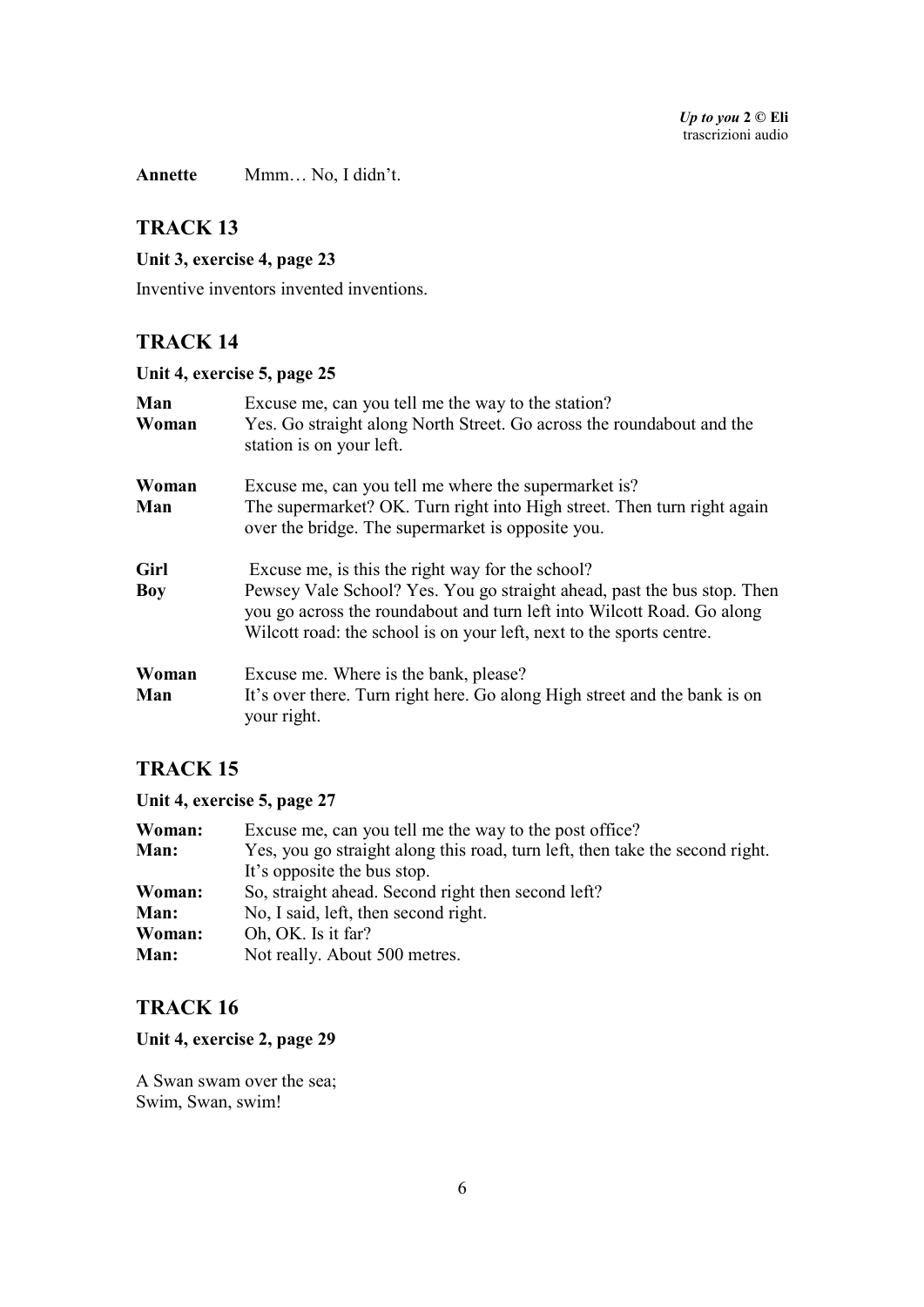A Swan swam back again; Well swum, Swan!

# **TRACK 17**

### **Unit 5, exercise 1, page 30**

| <b>Robin</b> | What's Philip like?                                                                                                                                             |
|--------------|-----------------------------------------------------------------------------------------------------------------------------------------------------------------|
| Jennie       | Oh, he's very good-looking, and very intelligent! He's the best-looking<br>and most intelligent cousin I've got He's always cheerful too $-$ he's<br>great fun! |
| <b>Robin</b> | Ok, what does he look like?                                                                                                                                     |
| Jennie       | Well, he's got short hair. He's thinner than you, and he's tall $-$ as tall as                                                                                  |
|              | you.                                                                                                                                                            |
| <b>Robin</b> | Oh, is that him?                                                                                                                                                |
| Jennie       | No, Philip's hair is shorter than his.                                                                                                                          |
| <b>Robin</b> | Ah, here he is! That boy's got very short hair!                                                                                                                 |
| Jennie       | Yes, but that isn't him. Philip's got green eyes, that boy has got brown<br>eyes.                                                                               |
| Robin        | Green! Brown! It's all the same to me!                                                                                                                          |
| Jennie       | There he is!                                                                                                                                                    |
| Robin        | Hmmm he's wearing sunglasses so I can't see the colour of his eyes!                                                                                             |

# **TRACK 18**

### **Unit 5, exercise 1, page 34**

Roll up, roll up! Forest's Super Circus is in town! It's the most exciting show in the world – we have got the most dangerous animals in town, they are more dangerous than any you can see in the zoo. Come and watch Tony the lion trainer play with the lions – how does he do it? He is braver than anyone I know!

Fonzie the clown performs his funniest tricks to entertain you, he gets funnier every year, so don't miss him!

Torville and Dylan are the most beautiful and daring acrobats in the world, they do the most amazing stunts from the roof of the circus tent.

Come to Forest's and see Ivan, the strongest man in Europe – he can lift anything – then there's Oscar the fire eater, eating the hottest dinner you can imagine!

My name is Mr. Hoffle, the best ringmaster for the best circus in the world!

# **TRACK 19**

**Unit 5, exercise 4, page 35** 

The biggest builder building a bigger building.

# **TRACK 20**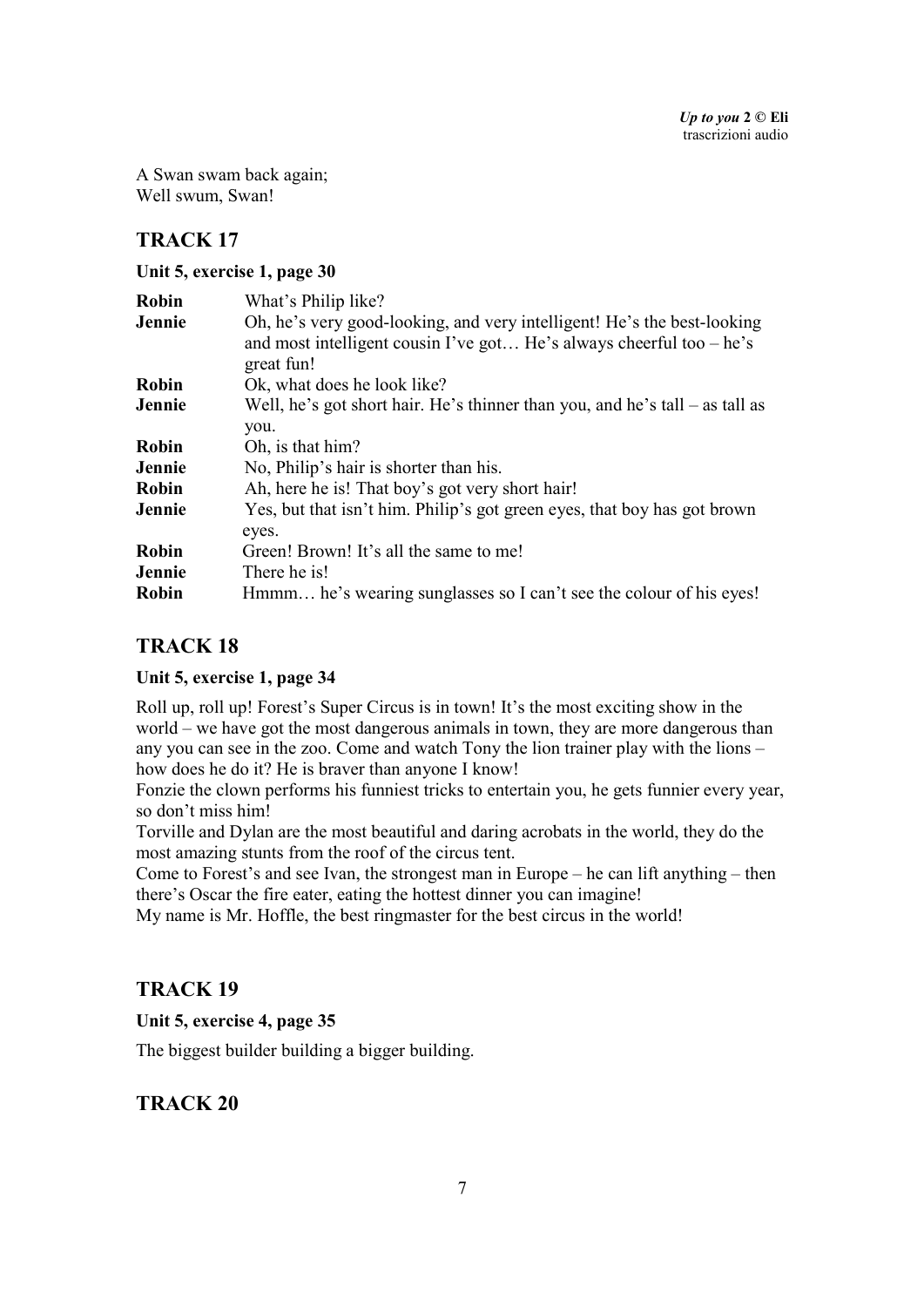### **Unit 6, exercise 1, page 36**

When I arrived at the scene of the crime it was 8 o'clock in the evening and it was raining.

The door was open but the window was closed.

There were fingerprints on the window.

There were footprints on the floor between the window and the table.

There were some glasses in front of the sofa bed.

In the bin there was an empty crisp packet.

There was a piece of material in the wardrobe

There was a bottle and two glasses next to the fridge.

## **TRACK 21**

#### **Unit 6, exercise 4, page 37**

1. When I arrived, he was just leaving the party.

- 2. You weren't listening to me!
- 3. Who were the people working in the kitchen yesterday? It's a real mess!
- 4. Julian wasn't looking very happy yesterday. What did you say to him?

## **TRACK 22**

#### **Unit 6, exercise 5, page 37**

- 1. What were you doing yesterday afternoon?
- 2. Where different subjects were you studying two years ago?
- 3. What were you dreaming about last night?
- 4. Where were you staying on holiday last summer?
- 5. Who were you talking to on the phone last?

# **TRACK 23**

#### **Unit 6, exercise 4, page 39**

| Man |  | Was it raining yesterday afternoon? |
|-----|--|-------------------------------------|
|-----|--|-------------------------------------|

**Boy** Yes, it was.

- **Man** What were you doing?
- **Boy** I was doing my homework.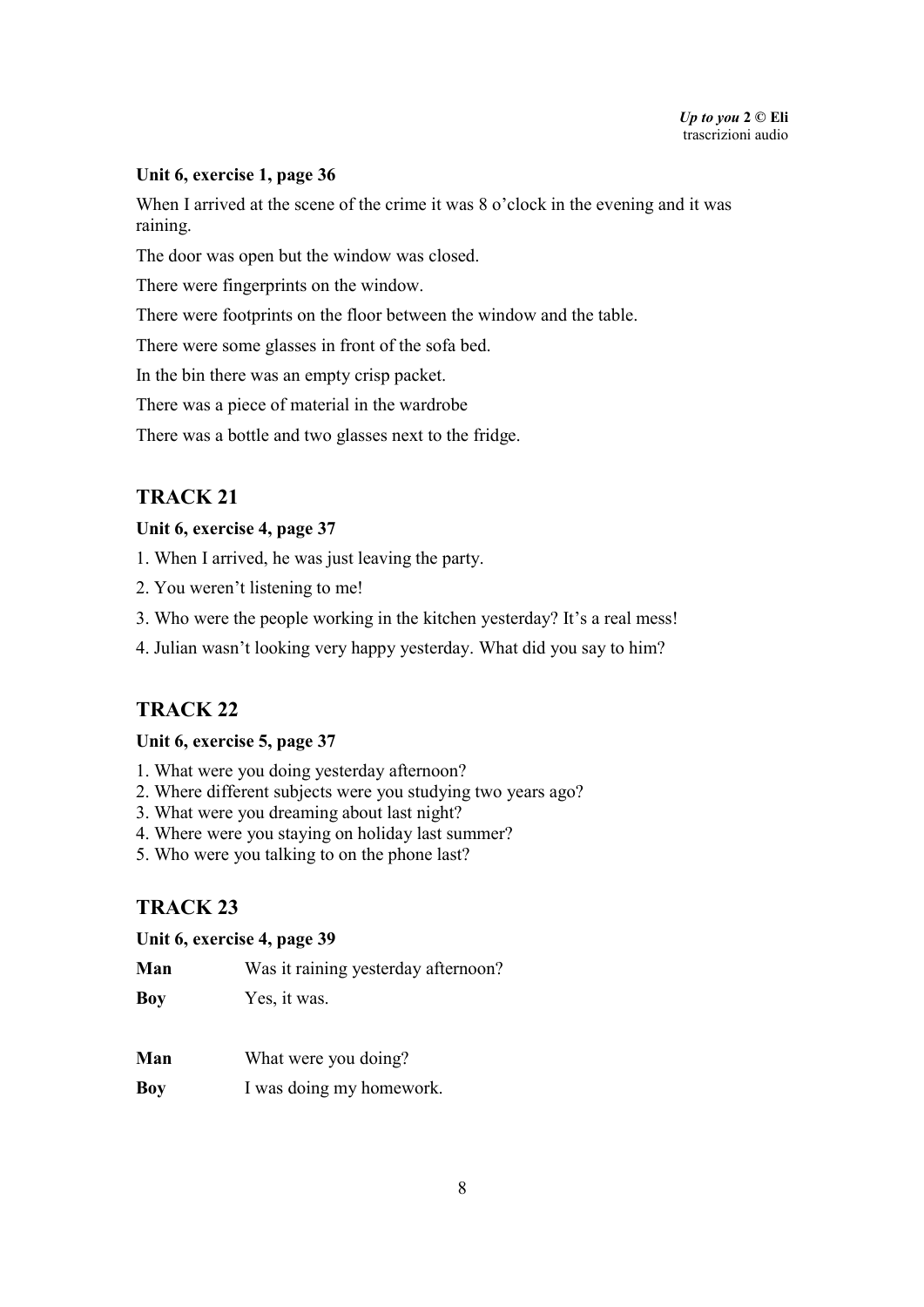| Man        | What were you wearing?                    |
|------------|-------------------------------------------|
| Boy        | I was wearing my pyjamas.                 |
| Man        | Was there anybody with you?               |
| Boy        | No, there wasn't. I was alone.            |
| Man        | Did you talk to anybody on the telephone? |
| <b>Boy</b> | Yes, I did. My mother.                    |
| Man        | Did you have anything to eat?             |
| Boy        | A cup of tea and a piece of toast.        |

### **Unit 6, exercise 6, page 39**

What a day! First I missed the bus. Then I started to walk. Next I got lost. Finally I came home.

# **TRACK 25**

### **Unit 6, exercise 1, page 40**

When I got to the house, the suspect was leaving the building. She was wearing a green coat, a brown hat, dark glasses and high-heeled shoes. The heels were so high that she wasn't walking very quickly. I followed the suspect and she suddenly stopped outside the door of a shop. She was looking around very suspiciously so I hid behind a dustbin. When she thought the coast was clear, she entered the building. While I was waiting for her to come back out, I crossed the road and bought a hotdog for lunch. But just as I was paying for it, the suspect came out of the door and started to run down the road. I wasn't expecting that so I threw my lovely hotdog in the bin and ran after her down the road. But there was no sign of her...

## **TRACK 26**

### **Unit 6, exercise 2, page 40**

At first, I couldn't find her, but suddenly, I saw her. She was jumping into a taxi and I was jumping into another behind her and shouting: "Follow that cab!".

## **TRACK 27**

**Unit 7, exercise 4, page 43**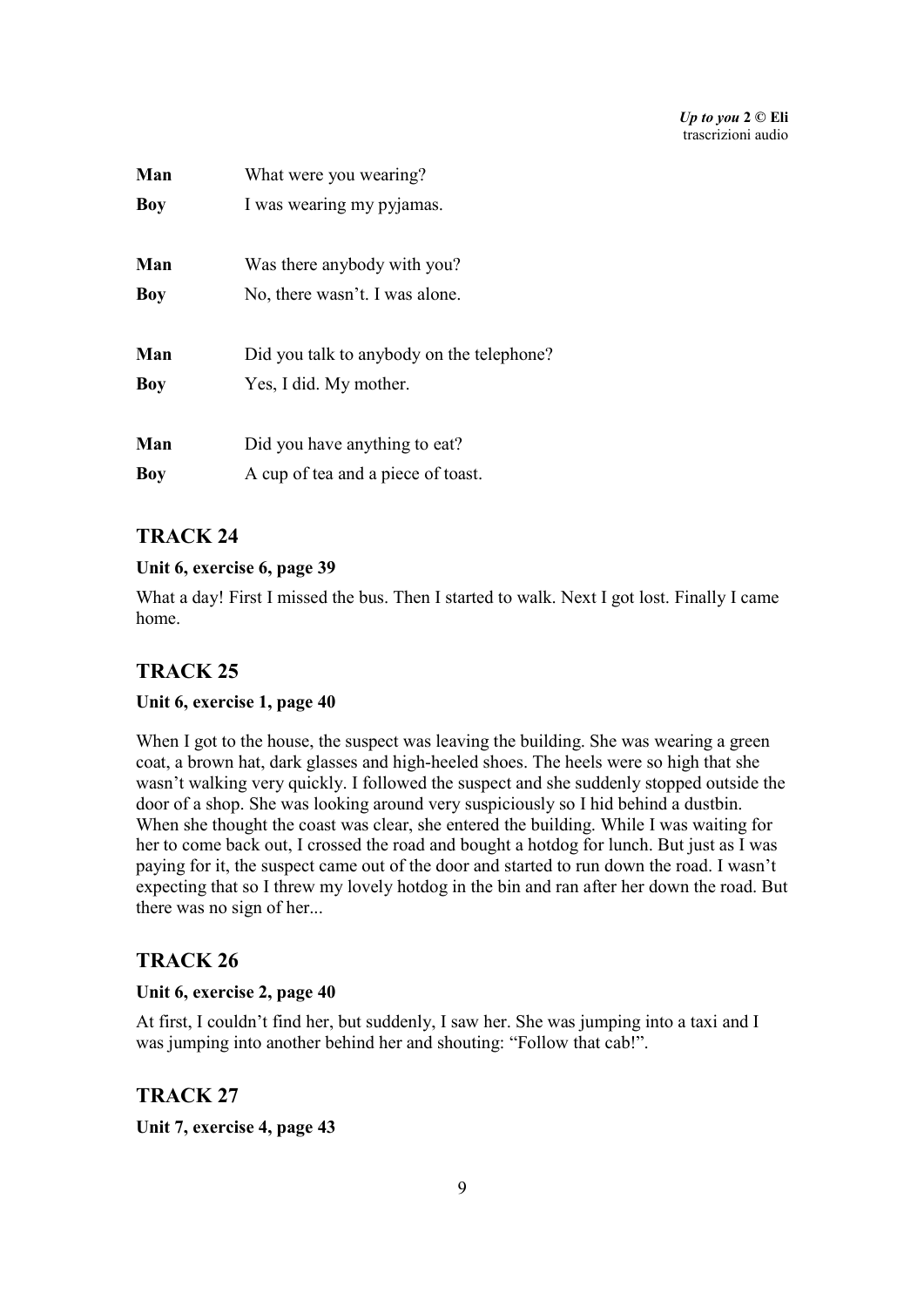Don't know what to do with your free time?

Come to your local youth club – we have a lot of activities for you to do.

You could learn the piano – we have a musical evening every Wednesday with our best performers.

You could go hiking – we have excursions to the mountains or lakes every Sunday. If you prefer not to walk, but you want an excursion, you could go horse riding – we regularly take large and small groups out to the hills.

Perhaps you want to communicate with someone from another country? You could learn a language – we have classes on Mondays and Thursdays.

Do you have a racquet? You could play tennis with us – the court is always available. Perhaps you want to exercise your mind? You could play chess with our local champion – you could be the first person to beat him!

# **TRACK 28**

**Unit 7, exercise 5, page 43** 

| Sarah: | Mum, Ferdinanda is competing in her fist major race on Thursday – can I<br>$g_0$ ? |
|--------|------------------------------------------------------------------------------------|
| Mum:   | Yes, of course you can. She's a good friend of yours.                              |
| Sarah: | Great! She could win! And there's a strong man on Tuesday. Could I go to           |
|        | that?                                                                              |
| Mum:   | How much are the tickets?                                                          |
| Sarah: | I could win them in the newspaper competition!                                     |
| Mum:   | Ok, send them an email.                                                            |
| Sarah: | On Friday there's a great film                                                     |
| Mum:   | But on Friday you have piano lessons!                                              |
| Sarah: | Oh Mum, could I go to the film instead? Please?                                    |

# **TRACK 29**

**Unit 7, exercise 1, page 44** 

| 1              |                                                        |
|----------------|--------------------------------------------------------|
| Shop assistant | Can I help you?                                        |
| Girl           | Yes, can I try on this blue dress?                     |
| Shop assistant | Yes, of course you can.                                |
| Girl           | Very nice! Can I pay by credit card?                   |
| Shop assistant | Sorry, no, you can't.                                  |
| 2              |                                                        |
| Mum            | Can you help me tidy up?                               |
| Boy            | Sorry, I can't, I'm doing my homework                  |
| Mum            | You can do that later. I only need you for 10 minutes. |
| Boy            | OK!                                                    |

**3**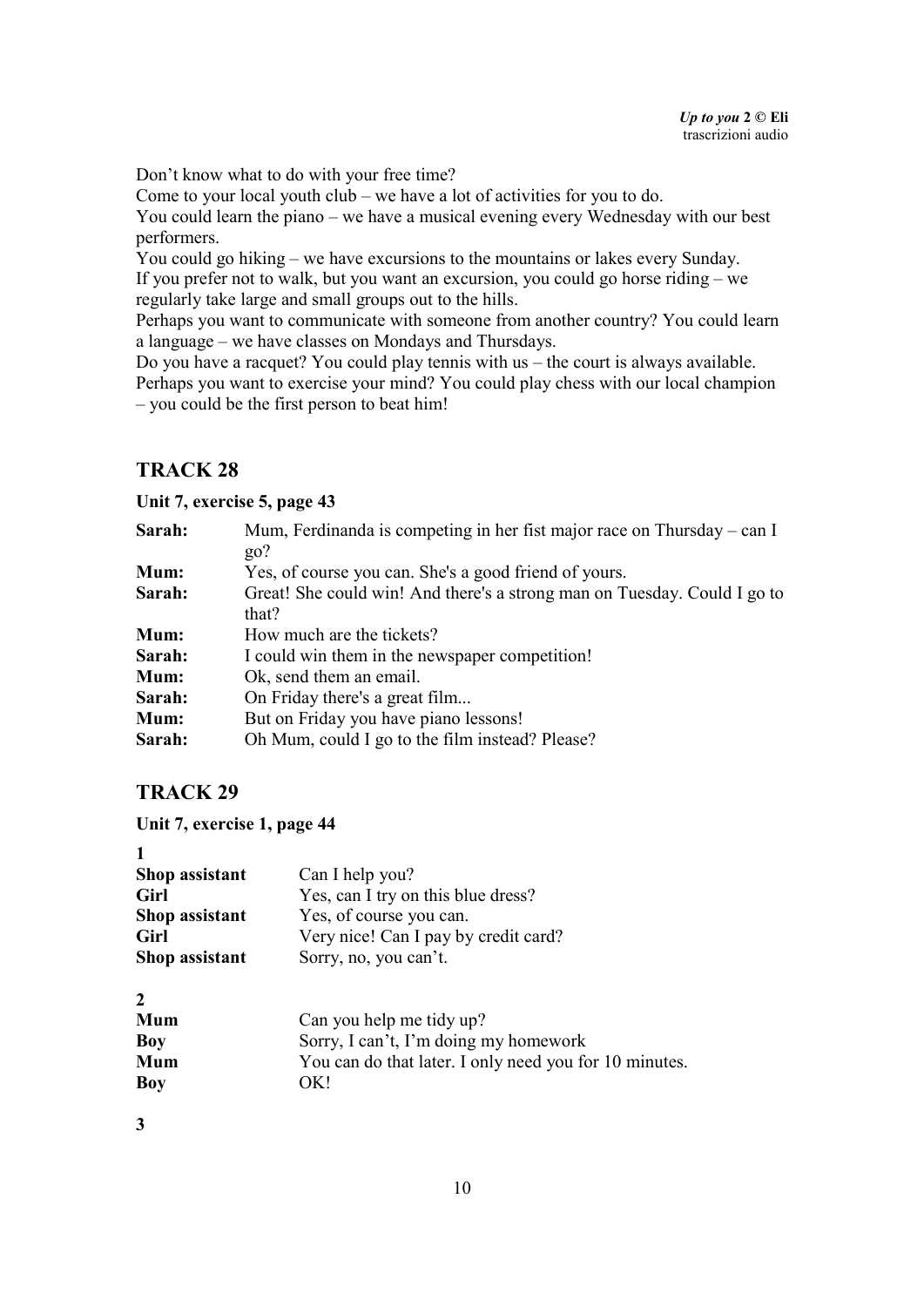| Girl                    | Can I go to the cinema on Friday?                         |
|-------------------------|-----------------------------------------------------------|
| Mum                     | No, you can't! You went last night!                       |
| Girl                    | But it's Ron Rubik's new film! I can't miss it!           |
| Mum                     | You can go on Sunday.                                     |
| $\overline{\mathbf{4}}$ |                                                           |
| <b>Boy</b>              | Can we have ice cream for dessert?                        |
| Mum                     | Eat your dinner – you can't have desert before finishing! |
| Boy                     | Ok, but can we have ice cream?                            |
| Mum                     | Yes, you can!                                             |
|                         |                                                           |

#### **Unit 7, exercise 1, page 46**

| Paul | Wow! That's a great prize! And we could be the winners!             |
|------|---------------------------------------------------------------------|
| Jane | No, we couldn't – we never win anything!                            |
| Paul | Well, let's enter You never know                                    |
| Jane | Ok Hmmm, we could go anywhere in Britain?                           |
| Paul | Yes! Think about it London We could ride the London Eye.            |
| Jane | Sounds good Or we could go to Wales.                                |
| Paul | Wales? But London is much more exciting!                            |
| Jane | Yes, but my uncle lives there, this is the only way I could see him |
|      | before Christmas                                                    |
| Paul | Hmmm I suppose we could go to Wales                                 |
|      |                                                                     |

# **TRACK 31**

## **Unit 7, exercise 5, page 47**

A good cook could cook as many cookies as a good cook who could cook cookies.

## **TRACK 32**

### **Unit 8, exercise 4, page 49**

Buying the party food.

Decorating the room.

Giving presents.

Making costumes.

Making invitations.

Organising the music.

Receiving presents.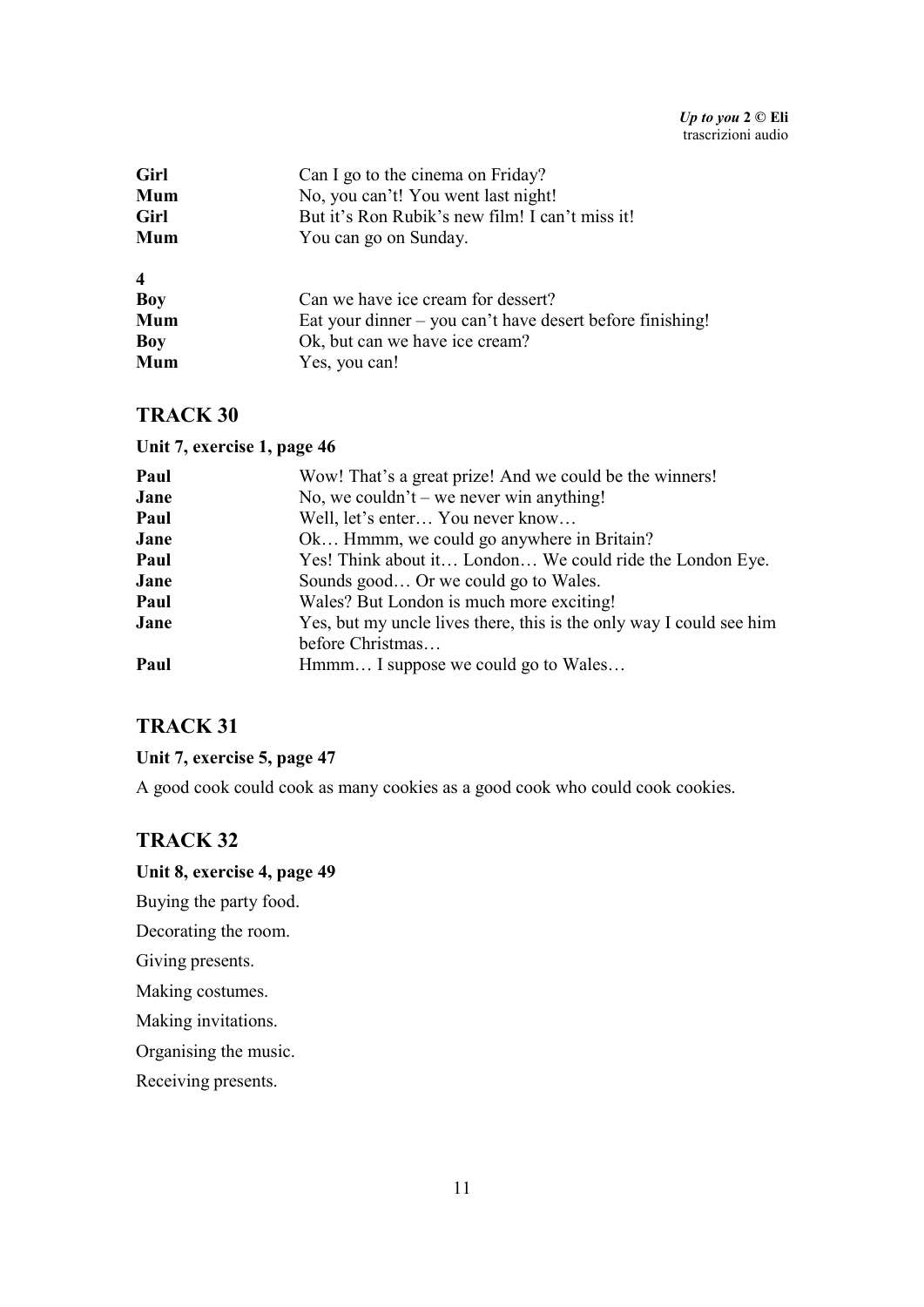### **Unit 8, exercise 5, page 49**

| Ann        | I'm so excited about the party!                                                |
|------------|--------------------------------------------------------------------------------|
| Tom        | Me too! I love buying the party food and decorating the room for the<br>party. |
| Ann        | Do you? I really like making costumes and invitations.                         |
| <b>Tom</b> | I don't like giving presents though, because I never know what to buy!         |
| Ann        | I quite like giving and receiving presents, but I hate organising the music!   |
| Tom        | Oh, I love organising the music because I'm a great DJ!                        |

# **TRACK 34**

### **Unit 8, exercise 4, page 51**

One day Jonnie got up very late. That was because the day before he got tired playing football. When he saw the time, he got worried because that day his best friend was getting married. So he quickly got dressed up to go to the wedding, but on the way there in the car he got lost. "Oh, dear!", he thought ,"I'm really getting old! I can't remember anything!"

# **TRACK 35**

### **Unit 8, exercise 1, page 52**

Friendship day is celebrated in August in the USA when people spend time with their friends and give them presents like friendship bands.

Eid el-Fitr is a Muslim festival at the end of Ramadan, when everyone spends time with their families, praying, eating and giving presents of money and clothes to the children.

Diwali is the Hindu festival of lights, when everybody cleans, and decorates their houses with flowers and candles and eat special food with their families.

Songkran is the water festival to mark the New Year in Thailand, when people throw water at each other, buy new clothes, have big parties and eat delicious food.

Hanukkah is the Jewish festival of lights, when people celebrate by burning oil and lighting candle, by giving and receiving presents, playing games and eating fried foods.

Hogmanay is a Scottish tradition when everybody gets ready for the New Year by cleaning their houses and celebrating with food and drink at a big party.

# **TRACK 36**